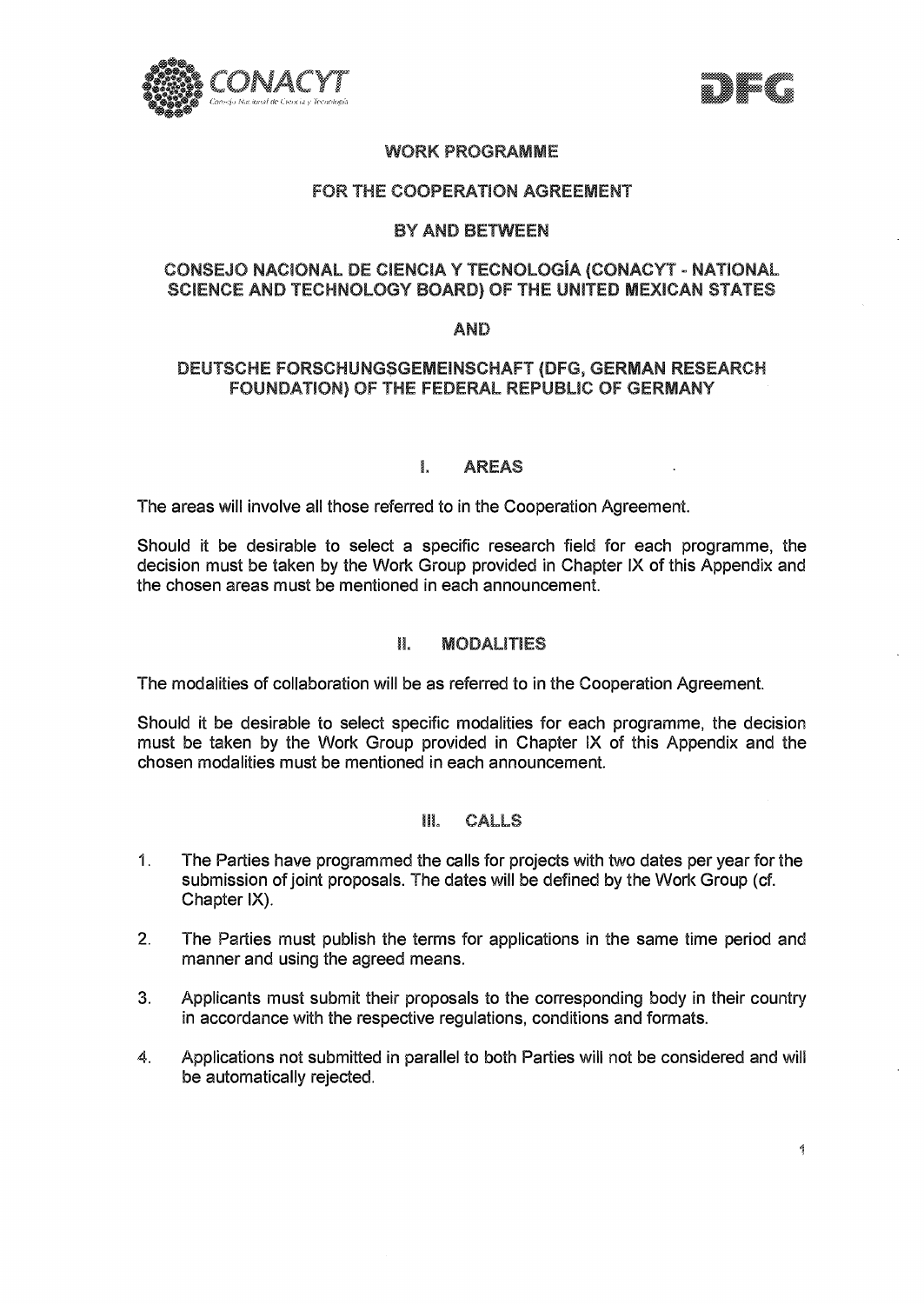



- 5. The framework, submission, eligibility rules, and review processes applied to the projects will be decided by resolution of the Work Group.
- 6. When the term for proposals has been closed in each country, the Parties will exchange information on the proposals that are received and identify by those that make it through to the review process.
- 7. The Parties hereby agree that proposals for special-format projects, such as Collaborative Research Centres and International Research Training Groups, may be submitted outside the time frame of call and will be subject to prior consultation between the Parties.

# **IV. PROJECT REVIEW AND SELECTION**

- 1. The proposals will be classified in each country based on the quality and interest of each Party and in accordance with their own review mechanisms.
- 2. The review criteria will be based on:
	- a) the scientific quality of the project;
	- b) the experience of the Mexican and German scientific groups;
	- c) the relevance of international collaboration;
	- d) the benefit and importance of the exchange between Mexican and German researchers for project development;
	- e) the viability and technical capacity: proposed methodology, compliance with anticipated objectives.
- 3. Based on the review and on national priority, the Parties will exchange the results and agree on a selection of joint projects. When one of the Parties decides not to approve a project, the project will be rejected by both Parties.
- 4. The number of projects to be financed will be decided between the Parties.

#### V. **PUBLICATION OF RESULTS**

- 1. The Parties will notify the approval of the selected projects and the allocation of resources simultaneously.
- 2. The results will be published in each country as decided by each Party.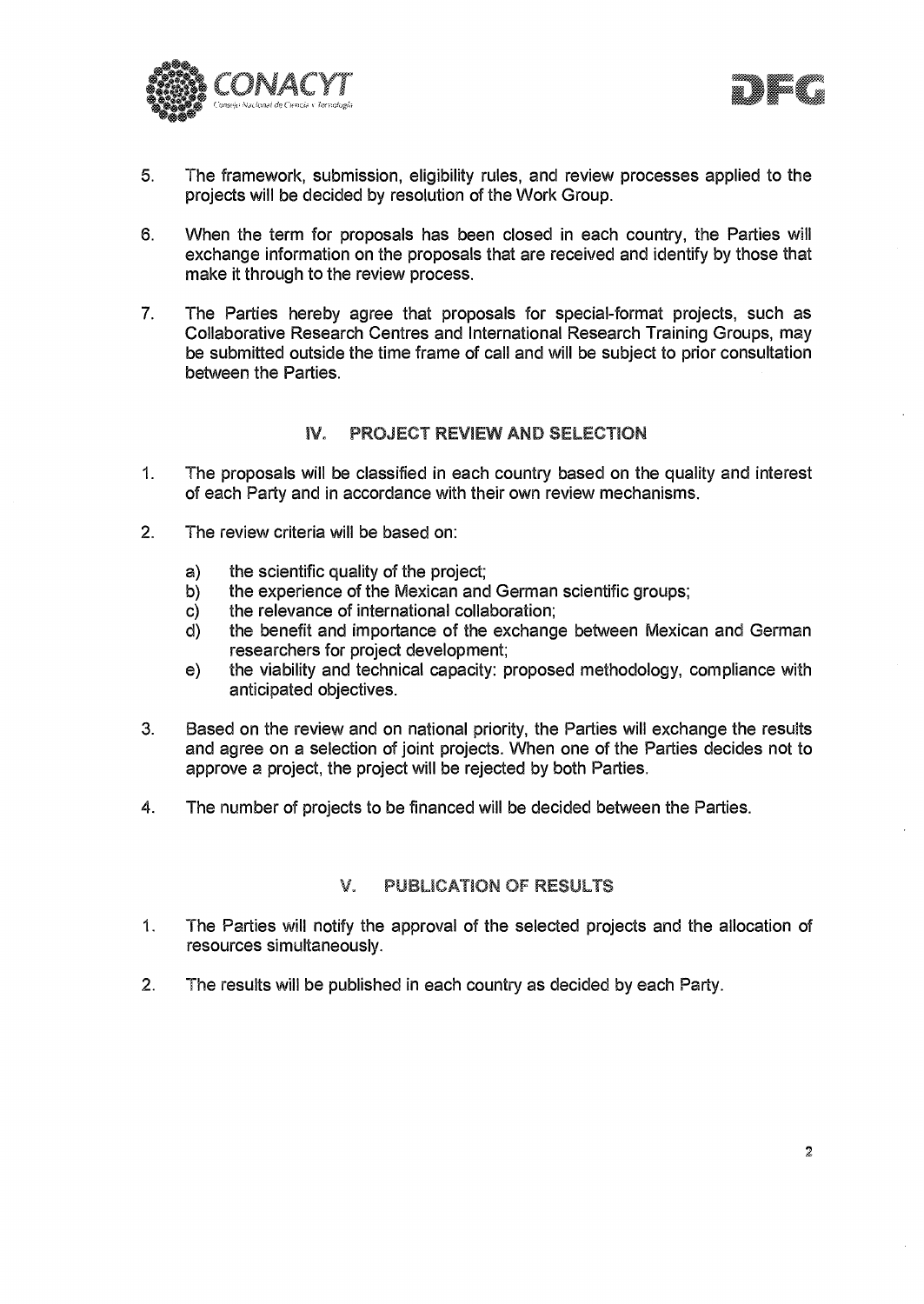



## **VI.** FINANCING

- 1. In accordance with the approved project portfolio, CONACYT will finance the Mexican researchers and the **DFG** will finance the German researchers in line with the applicable legal provisions that apply to each Party.
- 2. Financing decisions will be taken independently; however, they will be based on mutual agreement.
- 3. The projects will be financed in the different programs for the following periods:
	- a) Mobility projects or projects for the initiation of cooperation will have a maximum term of one (1) year.
	- b) Research grant projects will have a maximum term of three years with the possibility of a renewal for a second period.
	- c) Collaborative Research Centres will have a term of four years with the possibility of renewal.
	- d) Research Units will have a regular term of six years, in special cases up to eight years.
	- e) International Research Training Groups will be financed for a period of up to four and a half years with the possibility of renewal for a second period.

## **VIL INTELLECTUAL PROPERTY**

- 1. If, as a result of the cooperation activities carried out under this Agreement, products of commercial value and/or intellectual property rights are generated, said products and rights will be governed by applicable national laws and by the corresponding international conventions, binding for the United Mexican States and the Federal Republic of Germany.
- 2. The Parties may not claim intellectual property rights for the selected projects since the financing they provide is merely a subsidy to support research work. The intellectual property rights correspond to the researchers and the institutions to which they belong. Each researcher is responsible for ensuring the effective protection and appropriate distribution of the intellectual property that arises from the joint development of the projects.
- 3. The corresponding researchers and the institutions to which they belong will set the terms for managing intellectual property rights.

# **VIII. OPERATION AND MONITORING**

1. The supervisors of the funded projects will submit progress reports to the corresponding Party in their country (CONACYT or the DFG) in accordance with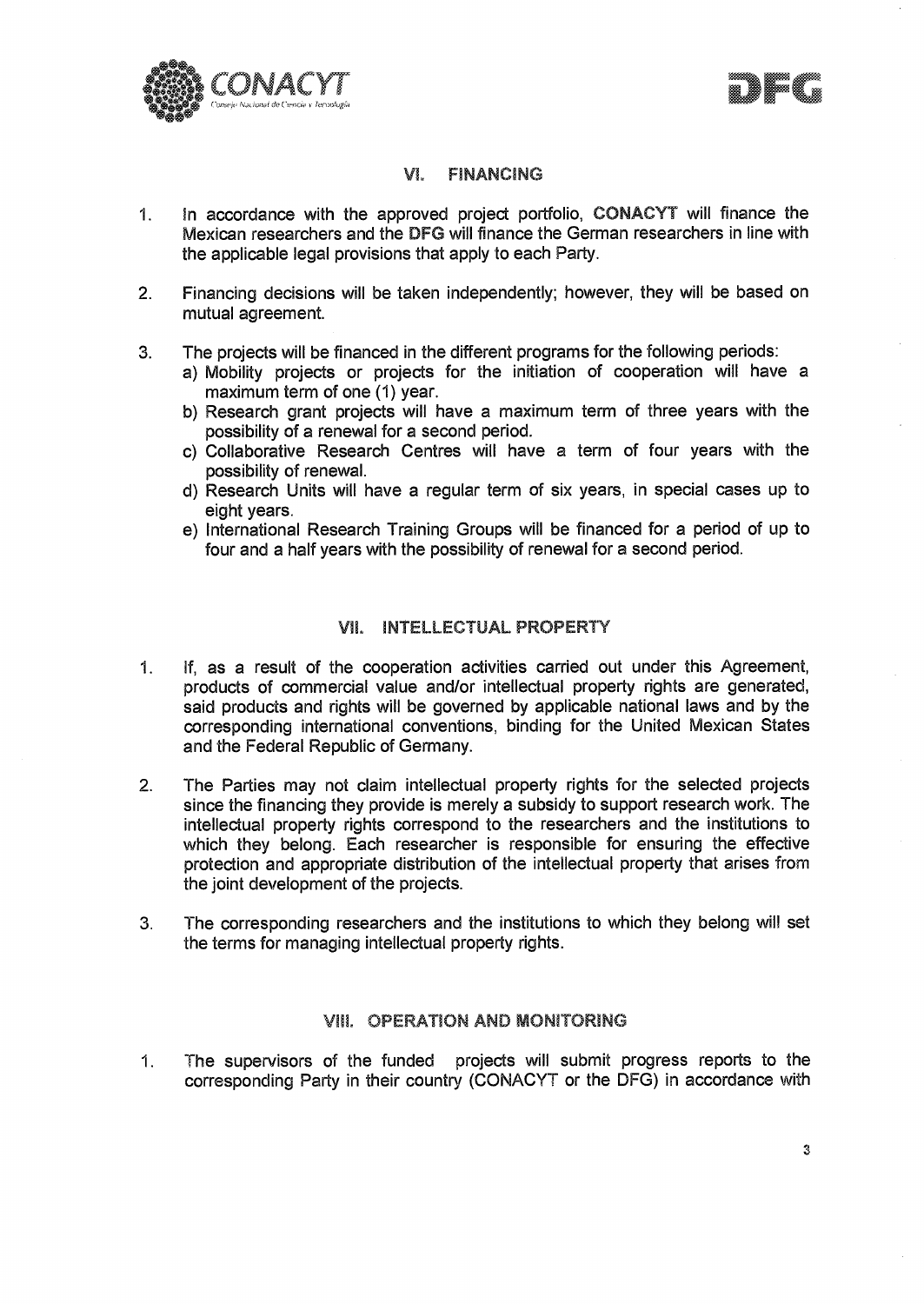



their respective rules and requirements, and in the time frame and formats required by each Party.

- 2. The reports will consist of a partial annual report and a final report on conclusion of the project. The Parties will use the reports to confirm that the objectives and goals set for the project have been achieved. Should the objectives not be achieved, the Parties will resolve on the measures to be applied to each project.
- 3. The support received must be mentioned by the Parties in publications associated with the projects included in the programme.

## **IX. ACTIVITY COORDINATOR AND WORK GROUP**

- 1. Each Party will appoint an Activity Coordinator to monitor this Work Programme.
- 2. The coordinators appointed by the Parties are as follows:

For CONACYT: Direction of Evaluation and international Cooperation Avenida Insurgentes Sur 1582 Colonia Crédito Constructor Delegación Benito Juárez Mexico, D.F. 03940 Tel. (52) 55 5322-7700 ext. 1743

For the DFG: International Affairs Division Kennedyallee 40 53175 Bonn **Germany** Tel. (49) 228 -8852285

- 3. The constitution of and contribution made by the Work Group will be decided as agreed by both Acitivity Coordinators. The members of the Work Group will contact each other at least once a year to report on progress made on the activities and discuss the development of additional collaboration activities.
- 4. This Work Programme will remain valid throughout the term of the Collaboration Agreement signed by and between CONACYT and the DFG. The parties may modify it after previous mutual agreement.

The completion of the Work Programme will not affect the conclusion of the collaboration activities that have been approved and financed during the term thereof unless the Parties agree otherwise in writing.